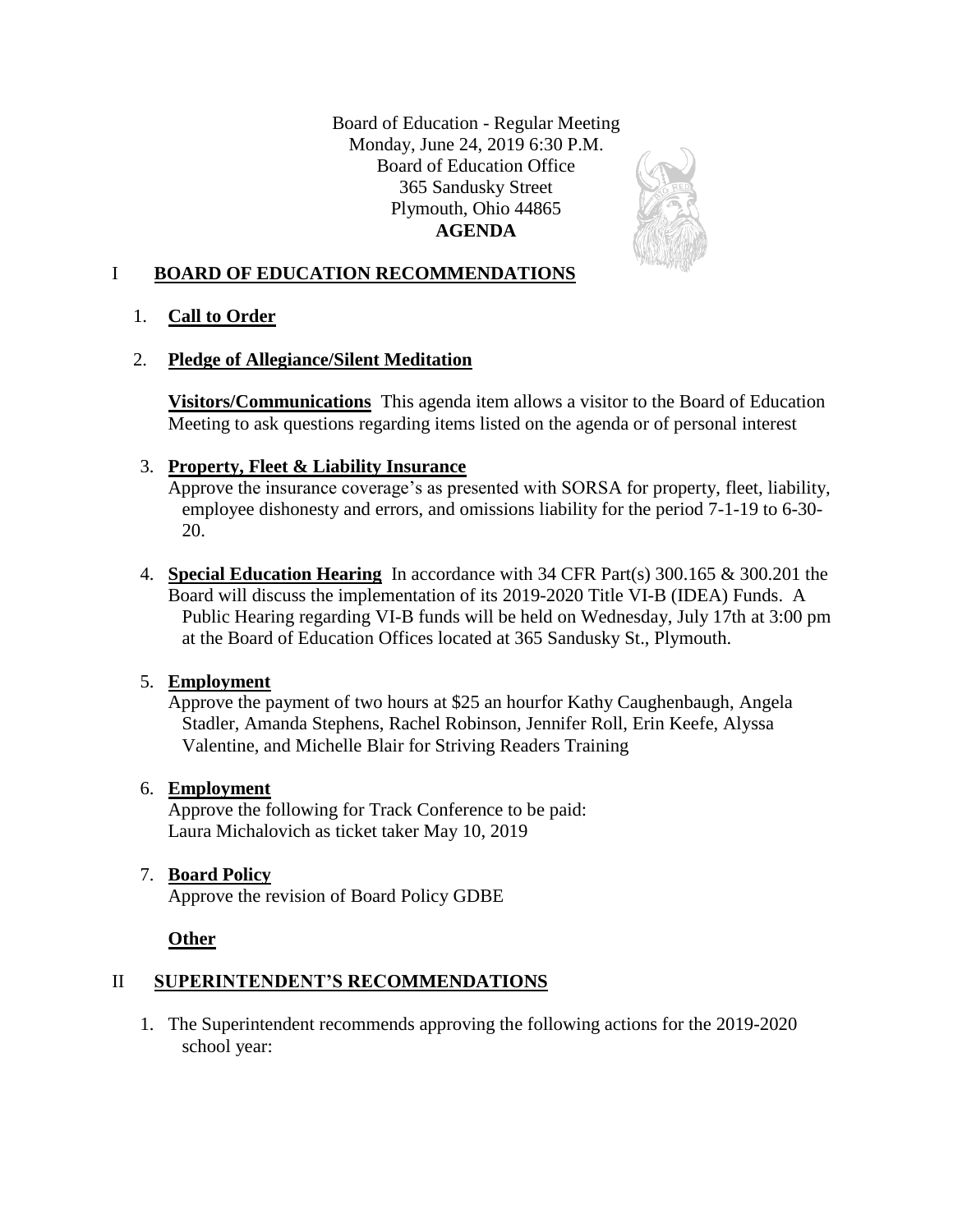### **Degree Change**

Approve the degree change for Michelle Tracy-Aumend from MA +15 to MA +30 effective August 19, 2019

Approve the degree change for Diane Schwaner from BA +30 to MA effective August 19, 2019

#### **Classified Employment**

Approve Bonnie Lasch as Administrative Assistant, beginning August 1, 2019 as per the approved salary schedule.

#### **Certificated Years of Experience**

Approve the additional one (1) year of work experience for Stacy Cannon.

#### **Certificated Employment**

Approve a one (1) year contract for Martin McKenzie as MS Physical Education Teacher, MA, up to 25 years of experience pending verification

### **Supplementals**

| Jacob Beckner as MS Cross Country Coach                 |                      | 0 years of experience  |
|---------------------------------------------------------|----------------------|------------------------|
| Mary Cabrera as MS Fall/Winter Cheerleading Advisor     |                      | 1 year of experience   |
| Rusty Taylor as Girls JV Basketball Coach               |                      | 1 year of experience   |
| Brooke Miller as Majorette Advisor                      |                      | 1 year of experience   |
| Katelyn Gonzales as Flag Corp Advisor                   |                      | 0 years of experience  |
| Rachel Covol as Pep Band Advisor                        |                      | 1 year of experience   |
| Rachel Covol as Jazz Band Advisor                       |                      | 1 year of experience   |
| Danell Allen as Drama Advisor                           |                      | 0 years of experience  |
| Martin McKenzie as Head Varsity Boys Basketball         |                      | 6 years of experience  |
| Martin McKenzie as 8 <sup>th</sup> Gr. Volleyball Coach |                      | 0 years of experience  |
| Brianna Back as 7 <sup>th</sup> Gr. Volleyball Coach    |                      | 0 years of experience  |
| Jake Strayer as Assistant Varsity Football Coach        |                      | 1 year of experience   |
| <b>Student Council Advisor as</b>                       | Janelle Grube        | 14 years of experience |
| Freshman Class Advisor as                               | Cara Schepers        | 7 years of experience  |
| Sophomore Class Advisor                                 | Bryan Fritz          | 2 years of experience  |
| <b>Junior Class Advisor</b>                             | Meredith Worthington | 2 years of experience  |
| Senior Class Advisor                                    | Janelle Grube        | 17 years of experience |
| HS Academic Challenge Advisor                           | Bryan Fritz          | 2 years of experience  |
| <b>National Honor Society</b>                           | <b>Ruth Miller</b>   | 5 years of experience  |
| <b>History Club</b>                                     | Bryan Fritz          | 3 years of experience  |
| <b>HS Yearbook Advisor</b>                              | Dana Reed            | 1 year of experience   |
| Co-Elementary Leaders Club                              | <b>Bonnie Stine</b>  | 1 year of experience   |
| Co-Elementary Leaders Club                              | Jill Balas           | 1 year of experience   |

### **Classified Substitute**

Approve Julia Thompson as substitute Aide and Secretary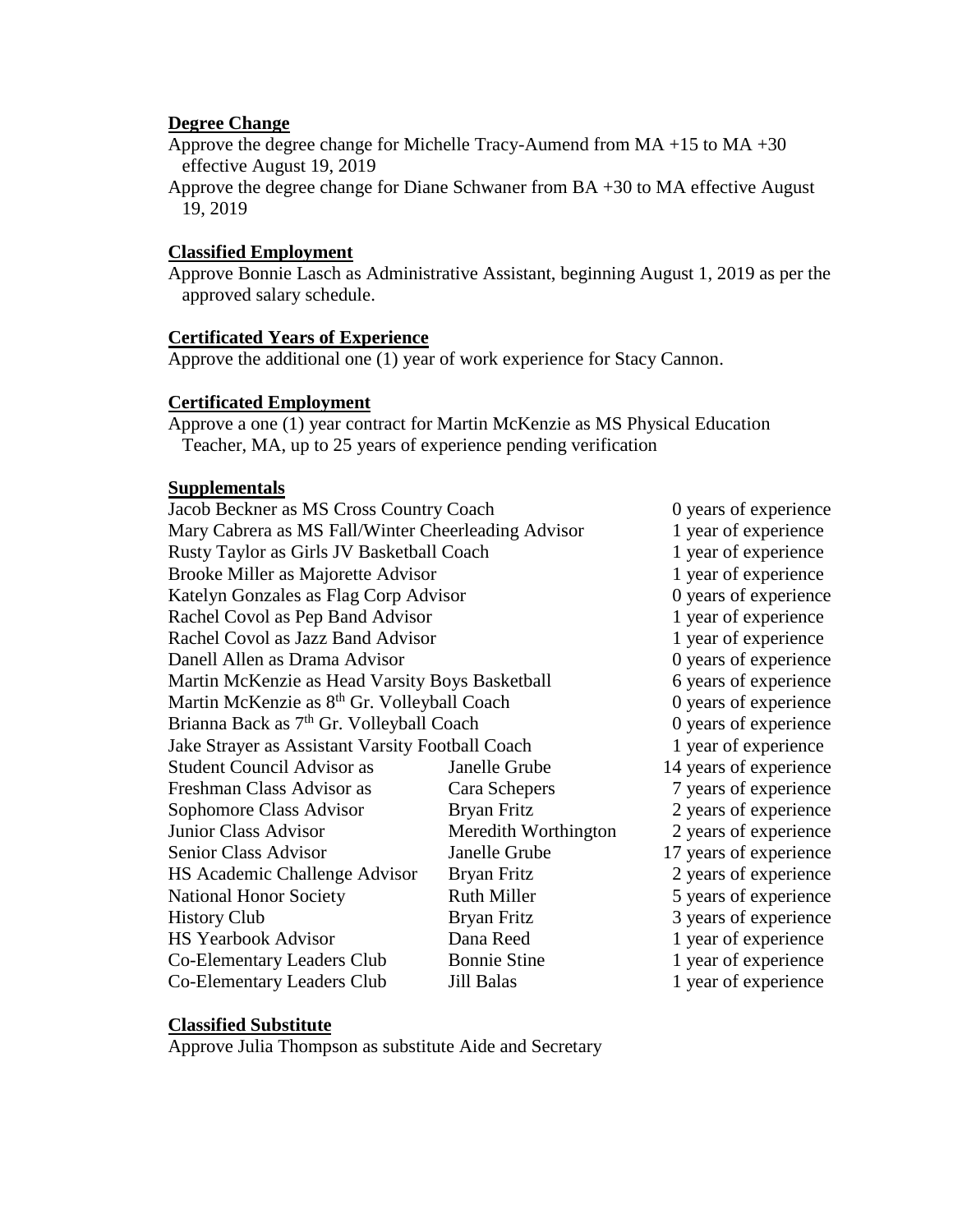### **Contracts**

Approve the contract with Kelly Cole, PTA for PT assistant services at \$49.00 per hour, less STRS contributions which are withheld and submitted on her behalf

Approve the contract with Jennifer Fast, MPT for PT services at \$63.00 per hour, less STRS contributions which are withheld and submitted on her behalf

#### **Contract**

Approve the contract with Vinson Group, LLC for \$56,500, July 1, 2019 through June 30, 2020

#### **Handbooks**

Approve the Athletic Council recommendation of the Coaches Handbook and the Athletic Handbook for Students Approve the Middle School High School Handbook for the 2019-2020 school year

#### **Severance**

Approve severance pay for James Metcalf, for his accumulated sick leave upon presentation of his proof of retirement and in accordance with his contract and Board Policy

#### **Volunteer**

Enrico Allen as Drama Club Volunteer

#### 2. **Other**

### III **TREASURER'S RECOMMENDATIONS:**

### 1. **Minutes & Financial Information**

Approve Minutes of the May 20, 2019 regular meeting.

Approve the Monthly Expenditures and Financial Reports. Total Expenditures for the Month of May were \$800,022.14.

#### **Temporary Appropriations**

Adopt Fiscal Year 2020 Temporary Appropriations in the amount of 25% of Fiscal Year 2019 final expenditures including all funds.

#### **Budgetary**

Approve the amendments to the estimated resources and appropriations as presented. Approve the Ohio FFA ARCOP grant from Ohio FFA Foundation and Ohio Department of Agriculture for \$3,500 for Agricultural Safety & Awareness Advocacy (019-9020)

Approve the Eleanor McCollum grant from the Richland County Foundation for \$9,350.21 for Art, Music, and Theatre (019-9120)

Approve transferring \$50,000 from the General Fund (001) to the Severance Fund (035) Approve transferring \$16,000 from the General Fund (001) to the Athletic Fund (300- 9500)